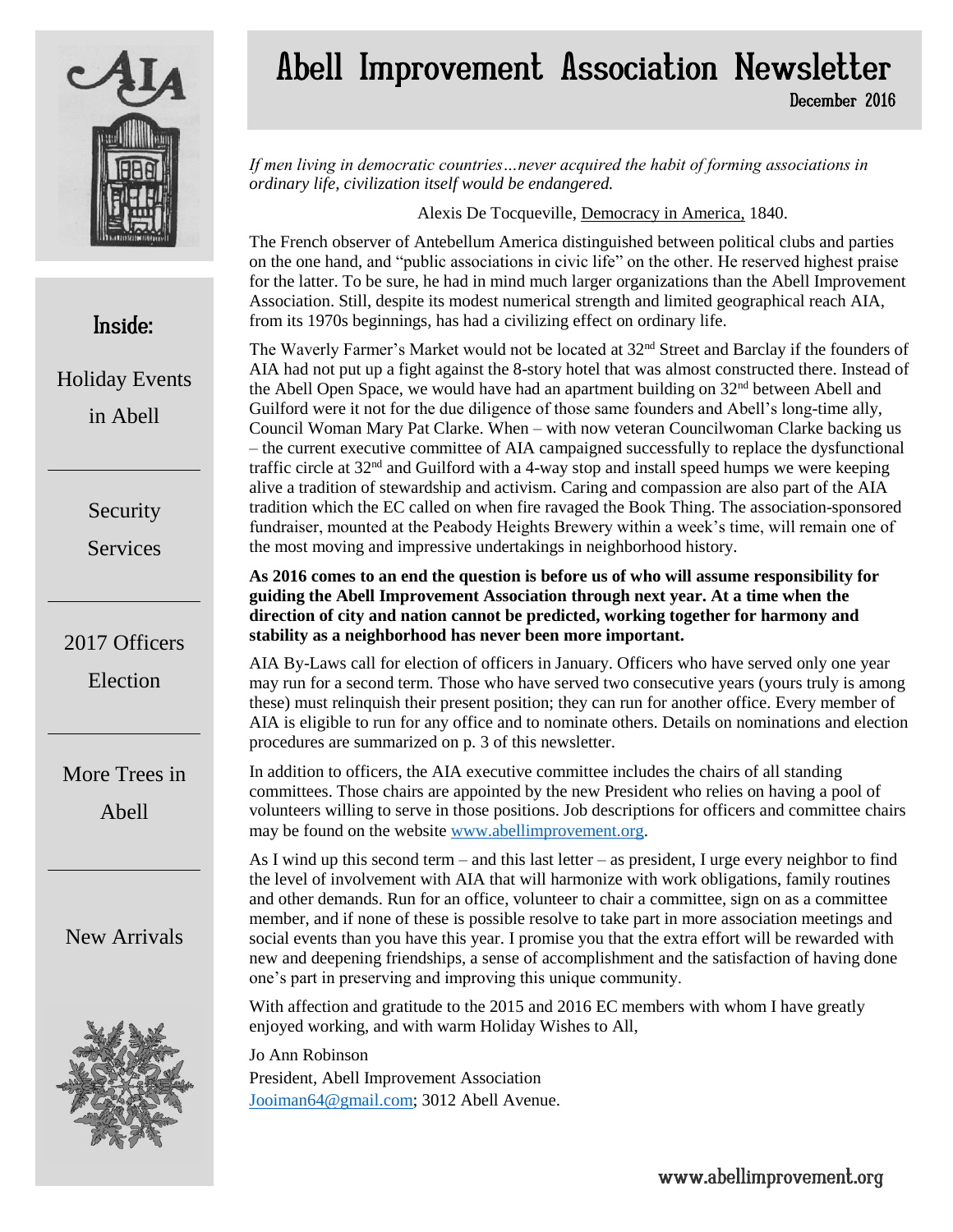#### **New Trees for Abell and the 29th Street Community Center**

On Saturday, November 19, a team of dedicated volunteers headed by Kirsch Jones planted 16 trees in Charles Village, including five in the Abell neighborhood. These new trees are located in the tree wells in front of 3037, 3116, 3118 and 3132 Abell Avenue. (On December 5, the city relocated 3 of these trees, and added 3 yellowwoods.) Several residents have agreed to water these plants for the first year or two in order for them to become established, but please feel free to contribute if you see that any of them are in need. Thanks to Kirsch, Gary Letteron, Peter Duvall, Denese Gaughan, Sabina Pade and Joel Baker for these welcome additions.

On Saturday, November 26, Abell neighbor Beverly Fink joined Gary Letteron in planting a magnolia at the 29<sup>th</sup> Street Community Center, yet another reason for celebration and thanks.

*Andy Scott*



*New trees on the 3100 block of Abell*



*Gary Letteron places the magnolia in its spot on the campus of the 29th Street Community Center, north of 29th Street; the newly planted tree is mulched and ready for winter.*

#### **Abell Arrivals**

Congratulation to **Casey and Erin Dore Miller** of the 3000 block of Guilford on the arrival of their baby! "Our daughter, Margaret Lucille "Maggie Lu" Miller arrived on 9/16 and we couldn't be happier."

More congratulations on the 3000 block of Guilford go to grandparents **Ralph and Dana Moore**. Ralph reports, "Xander was born prematurely on July 3rd weighing 1 pound and 12 ounces. His mother, Zahra Moore, gave birth to him at Mercy Hospital. He now weighs 9 lbs. or so. The delightful baby boy is loved by so many after being prayed for by nuns, a rabbi, an imam and lots of Facebook friends.

Mom is Zahra, dad is Dwight Brown, grandma is Dana Moore and pop-pop is Ralph E. Moore, Jr. First Cousin is Sylena Christian."

#### **Contractor Recommendation**

From Tyler Lane of the 3000 block of Abell: "Phil Di Bello Family Roofing put a new rubber roof on our house, as well as a skylight, two gutters and a down spout. They did a great job, were timely and even brought in a plasterer to touch up the interior after the job was finished. Highly recommended and a great experience overall." Contact: [info@dibelloroofing.com,](mailto:info@dibelloroofing.com) or call [410-](tel:(410)%20752-7663) [752-7663](tel:(410)%20752-7663) (ROOFING).

Also from Tyler: "The Chimney Doctor did a good job putting in a new flue and repointing the chimney stickup." Contact 410-529-2749 (529-ASHY), [thechimneydoctorllc@gmail.com](mailto:thechimneydoctorllc@gmail.com)

For more contractor recommendations, please visit the Community Resources section of the AIA website – [http://www.abellimprovement.org/com](http://www.abellimprovement.org/community-resources) [munity-resources](http://www.abellimprovement.org/community-resources)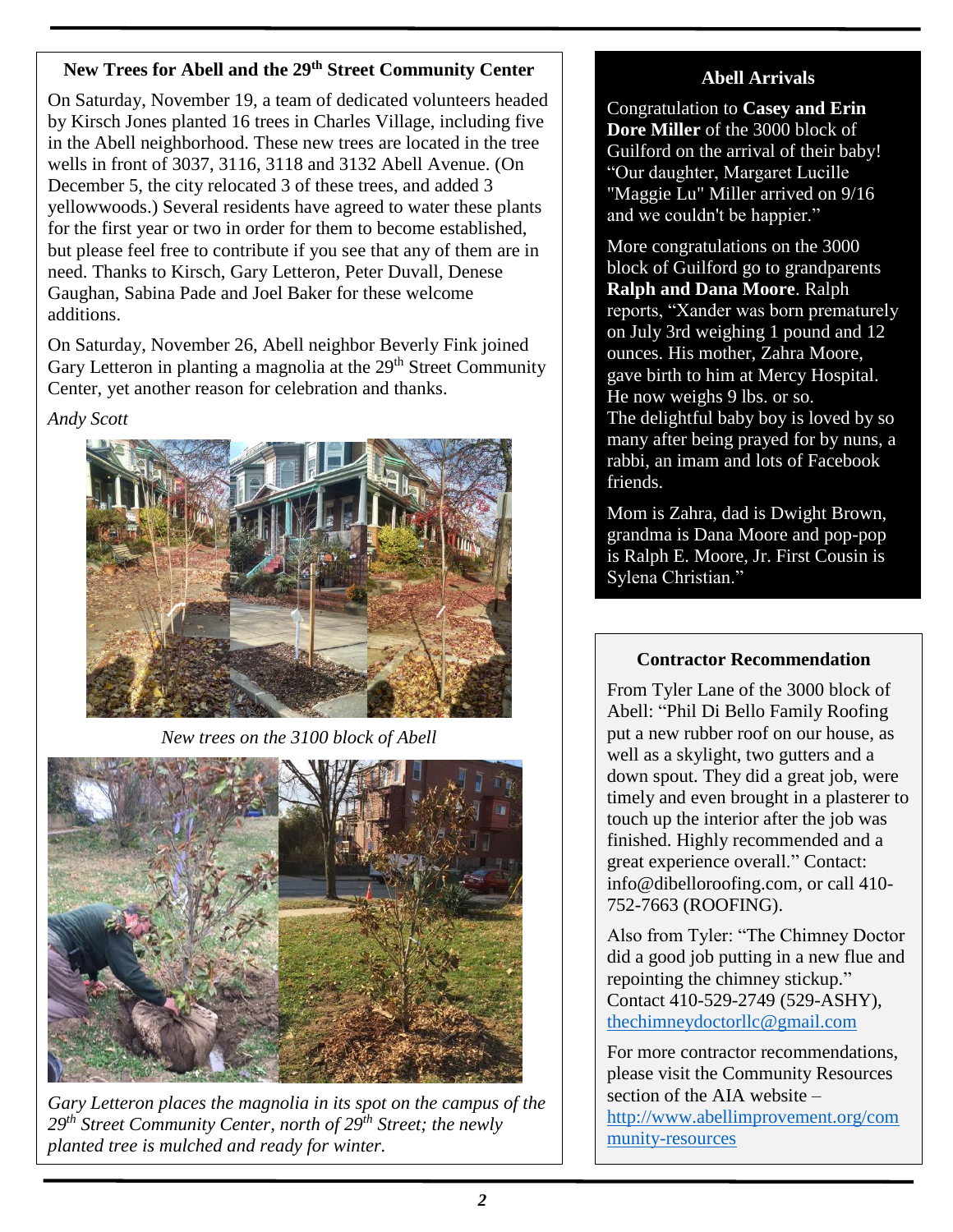#### **29th Street Community Center News**

**Good Bye to Assistant Program Manager Rob Drowos.** Rob's tenure was relatively brief but highly valued. Reliable, caring, hard-working, he was universally loved at the Center. We will miss him and wish him all the best.

**Welcome to Assistant Program Manager Minju Zukowski.** Minju is a graduate of Towson University. He brings experiences from a variety of youth-related positions. As an intern with the Department of Housing and Community Development he studied and evaluated juvenile services. He was the Communications Coordinator for a D.C. nonprofit, Bread for the World, and the founder of 50/50, a nonprofit working with youth. During a City Year in the nation's capital, he worked in the D.C. school system and most recently spent a year with the Global Health Corps in Malawi. He is excited to be joining the Center staff and will be reaching out to get to know community residents.

**January 16, 2017, Gertrude S. Williams Speakers Series Event.** The GSW Speakers Series continues with the 2016 theme of Positive Community Engagement. Falling on Martin Luther King Day, the next event will highlight Engagement Through Social Action and Advocacy with a panel of three speakers: **Natasha Murphy** from **Black Girls Vote; Ava Pipitone,**  Director of **Baltimore Transgender Alliance;** and **William Tipper Thomas** of the **Traumatic Inpatient Parent Provider Emergency Reserve Foundation**. We look forward to a challenging and probing discussion of the implications for social movements of our own time of the Beloved Community which Dr. King advocated. The event will take place from 4 to 6 p.m. RSVP to

[www.strongcitybaltimore.org/event](http://www.strongcitybaltimore.org/event) or 443-213-0394.

| <b>WHEN AND WHERE?</b>                                            | Saturday, January 28, 2017,<br>$10:30$ a.m.<br>Normal's Books and Records,<br>425 E. 31st Street                                                                                                         |
|-------------------------------------------------------------------|----------------------------------------------------------------------------------------------------------------------------------------------------------------------------------------------------------|
| <b>OFFICES TO BE FILLED?</b>                                      | President; Vice-President,<br>Recording Secretary,<br>Corresponding Secretary;<br>Treasurer; 2 Members at Large,                                                                                         |
|                                                                   | 2 CVCBD Representatives                                                                                                                                                                                  |
| <b>TERMS OF OFFICE?</b>                                           | One year, beginning at the close of<br>the meeting at which they are<br>elected. Officers serving two<br>consecutive years in the same<br>office may not serve in the same<br>office the following year. |
| <b>NOMINATION PROCESS?</b>                                        | Nominating Committee appointed<br>by the President                                                                                                                                                       |
| <b>NOMINATING</b><br><b>COMMITTEE</b><br><b>MEMBERS FOR 2017?</b> | Jo Ann Robinson<br>jooiman64@gmail.com<br>Linda Forlifer<br>LForlifer@gmail.com<br>Jackson Gilman-Forlini<br>jgilmanforlini@gmail.com<br><b>Teresa Pfaff</b><br>pfaffter@gmail.com                       |
|                                                                   |                                                                                                                                                                                                          |

All AIA members: You are urged to contact any of the above committee members with nominations, and are welcome to nominate yourself. Mark your calendar for the Annual Meeting and Elections on January 21. Not ready to hold office? Consider joining and perhaps chairing a committee (Housing, Communications, Sanitation, Parking, Membership/Welcoming, Safety, Street Fair, Open Space, Nominating Committee).

#### **Beloved Pets**

Condolences to **Arlene Ogurick** of 30th Street for the death of her dog Goldie, who was 16 years old.

Best wishes for a full recovery for **Connie Whiting's** dog Mosie, who has a serious leg wound.

And welcome to Larry who has joined the household of **Bonnie Bessor, Les Maynard,** their dog Iggy and their cat Rosie.

*Bonnie with newcomer Larry*



#### **AIA Elections**